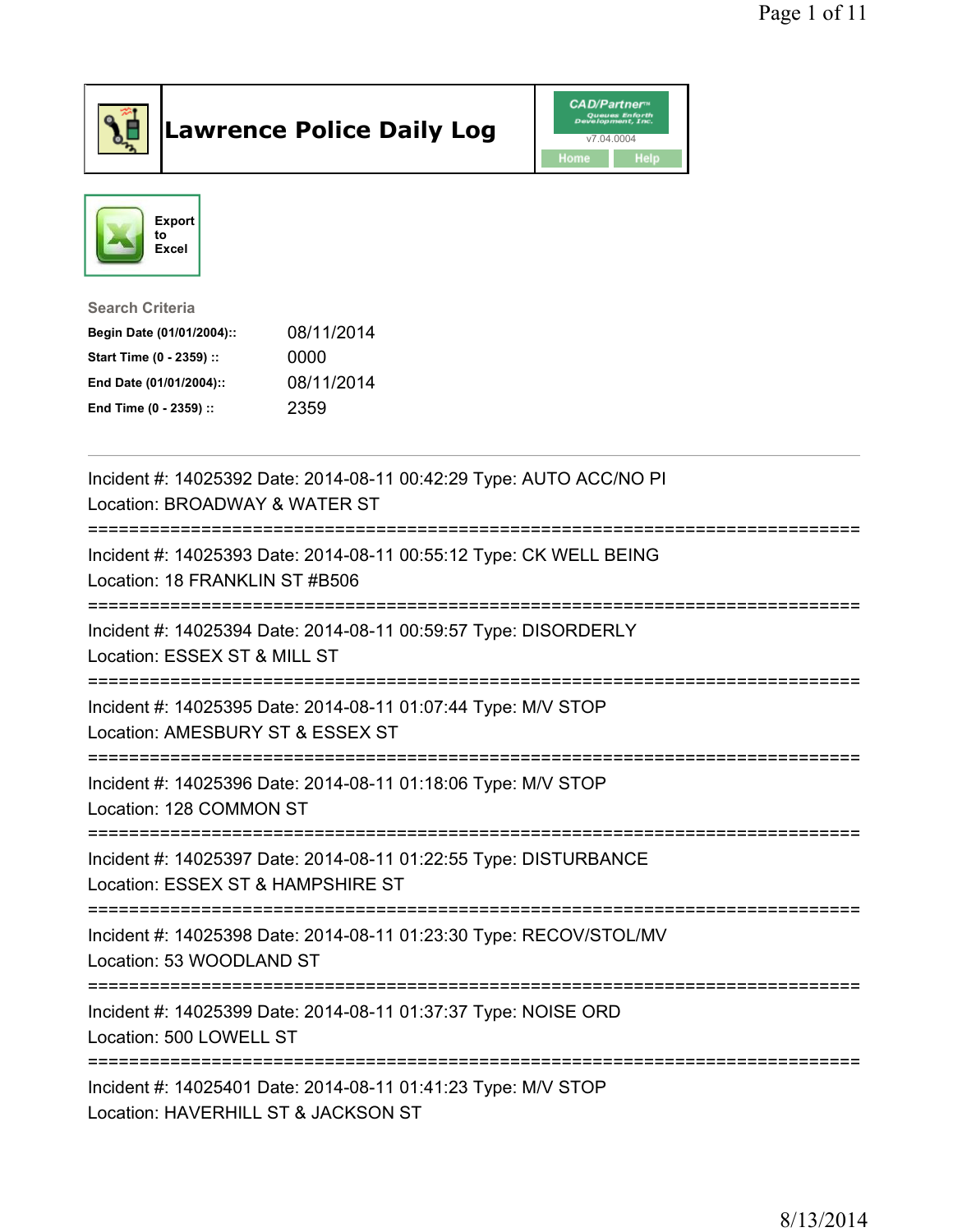| Incident #: 14025400 Date: 2014-08-11 01:41:40 Type: DISTURBANCE<br>Location: 115 JACKSON ST FL 3                      |
|------------------------------------------------------------------------------------------------------------------------|
| Incident #: 14025402 Date: 2014-08-11 01:43:08 Type: FIRE<br>Location: 81 BROMFIELD ST                                 |
| Incident #: 14025403 Date: 2014-08-11 01:50:25 Type: DISTURBANCE<br>Location: 405 BROADWAY                             |
| Incident #: 14025404 Date: 2014-08-11 02:02:54 Type: MV/BLOCKING<br>Location: 36 DRACUT ST                             |
| Incident #: 14025405 Date: 2014-08-11 02:20:09 Type: SHOTS FIRED<br>Location: 310 PROSPECT ST                          |
| Incident #: 14025406 Date: 2014-08-11 02:55:43 Type: M/V STOP<br>Location: ARLINGTON ST & SPRUCE ST                    |
| Incident #: 14025407 Date: 2014-08-11 03:16:16 Type: DOMESTIC/PAST<br>Location: 11 BUNKERHILL ST                       |
| Incident #: 14025408 Date: 2014-08-11 06:28:50 Type: WOMAN DOWN<br>Location: SEVEN - ELEVEN STORE / 370 BROADWAY       |
| Incident #: 14025409 Date: 2014-08-11 06:59:20 Type: AUTO ACC/UNK PI<br>Location: GENERAL ST & PROSPECT ST             |
| Incident #: 14025410 Date: 2014-08-11 07:49:17 Type: ALARMS<br>Location: 38 BERKELEY ST                                |
| Incident #: 14025411 Date: 2014-08-11 07:53:41 Type: ALARMS<br>Location: WBC EXTRUSION PRODUCTS INC / 421 MERRIMACK ST |
| Incident #: 14025412 Date: 2014-08-11 08:09:51 Type: ALARMS<br>Location: 136 WEST ST                                   |
| ============<br>Incident #: 14025413 Date: 2014-08-11 08:14:39 Type: SUS PERS/MV<br>Location: 40 MANCHESTER ST         |
| Incident #: 14025415 Date: 2014-08-11 08:56:43 Type: HIT & RUN M/V<br>I coofian: 04 WADWICK CT                         |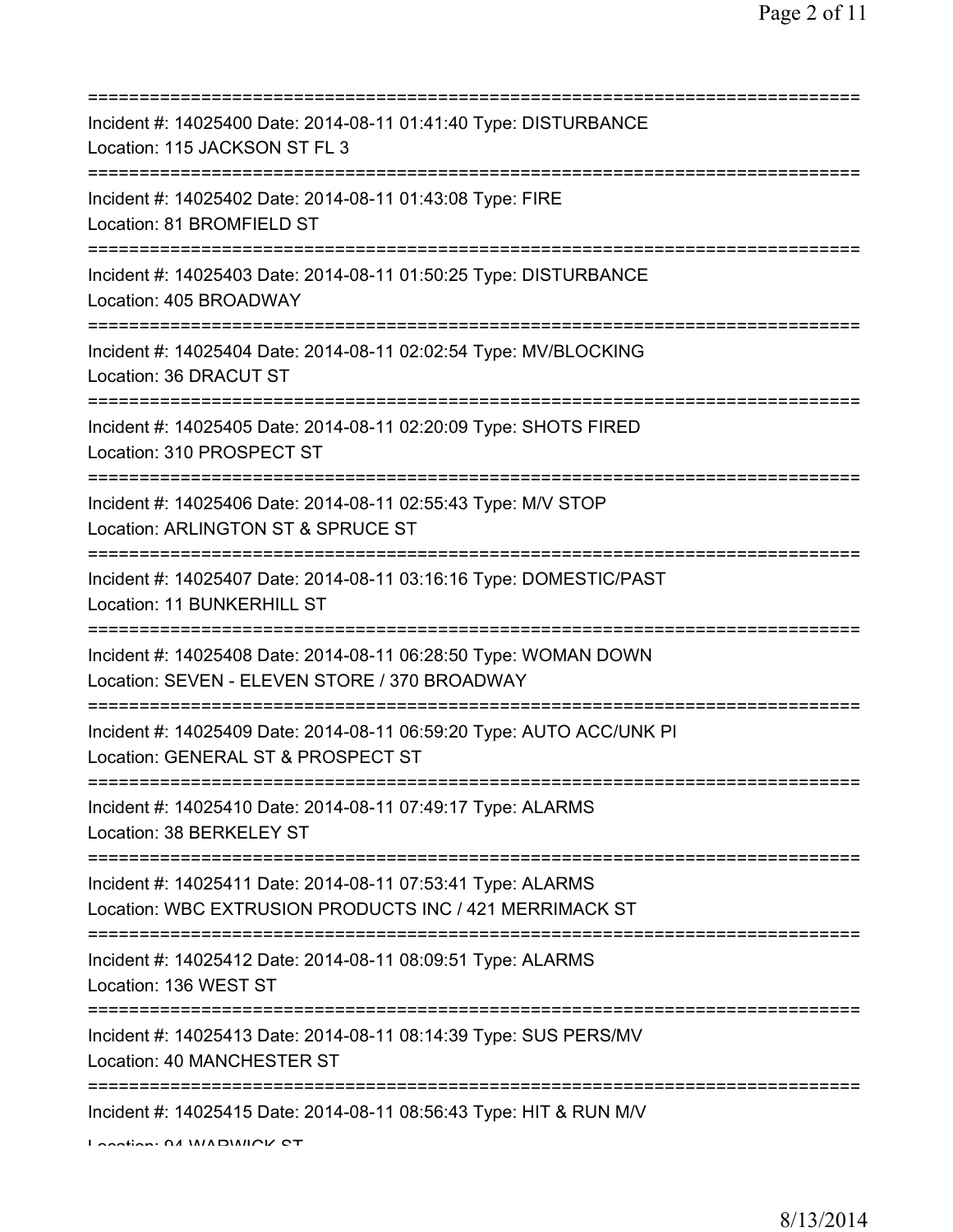| Incident #: 14025414 Date: 2014-08-11 08:58:04 Type: DISTURBANCE<br>Location: 26 MEDFORD ST                                                |
|--------------------------------------------------------------------------------------------------------------------------------------------|
| Incident #: 14025417 Date: 2014-08-11 09:19:28 Type: DETAIL<br>Location: CRESCENT ST & HIGHGATE ST<br>========================             |
| Incident #: 14025416 Date: 2014-08-11 09:20:54 Type: SUS PERS/MV<br>Location: AMES ST & BYRON AV<br>====================================== |
| Incident #: 14025418 Date: 2014-08-11 09:35:41 Type: HIT & RUN M/V<br>Location: 6 ALDEN CT<br>====================================         |
| Incident #: 14025419 Date: 2014-08-11 09:58:43 Type: DISTURBANCE<br>Location: SELO MOTORS / 14 BROADWAY<br>=====================           |
| Incident #: 14025420 Date: 2014-08-11 10:00:58 Type: LOCKOUT<br>Location: 1 SARGENT ST                                                     |
| Incident #: 14025421 Date: 2014-08-11 10:05:44 Type: AUTO ACC/PED<br>Location: 298 PARK ST                                                 |
| ================================<br>Incident #: 14025422 Date: 2014-08-11 10:21:53 Type: DISTURBANCE<br>Location: 2 BENNINGTON ST #APT 76  |
| Incident #: 14025423 Date: 2014-08-11 10:36:41 Type: 911 HANG UP<br>Location: 23 BRUCE ST FL 3RD                                           |
| Incident #: 14025424 Date: 2014-08-11 10:44:18 Type: INVEST CONT<br>Location: 323 HOWARD ST #12                                            |
| Incident #: 14025425 Date: 2014-08-11 10:48:32 Type: A&B PROG<br>Location: 324 PROSPECT ST                                                 |
| Incident #: 14025426 Date: 2014-08-11 10:59:49 Type: NOISE ORD<br>Location: 36 BOXFORD ST                                                  |
| Incident #: 14025428 Date: 2014-08-11 11:06:00 Type: SUS PERS/MV<br>Location: AMES ST & YALE ST                                            |
| Incident #: 14025427 Date: 2014-08-11 11:06:26 Type: PARK & WALK                                                                           |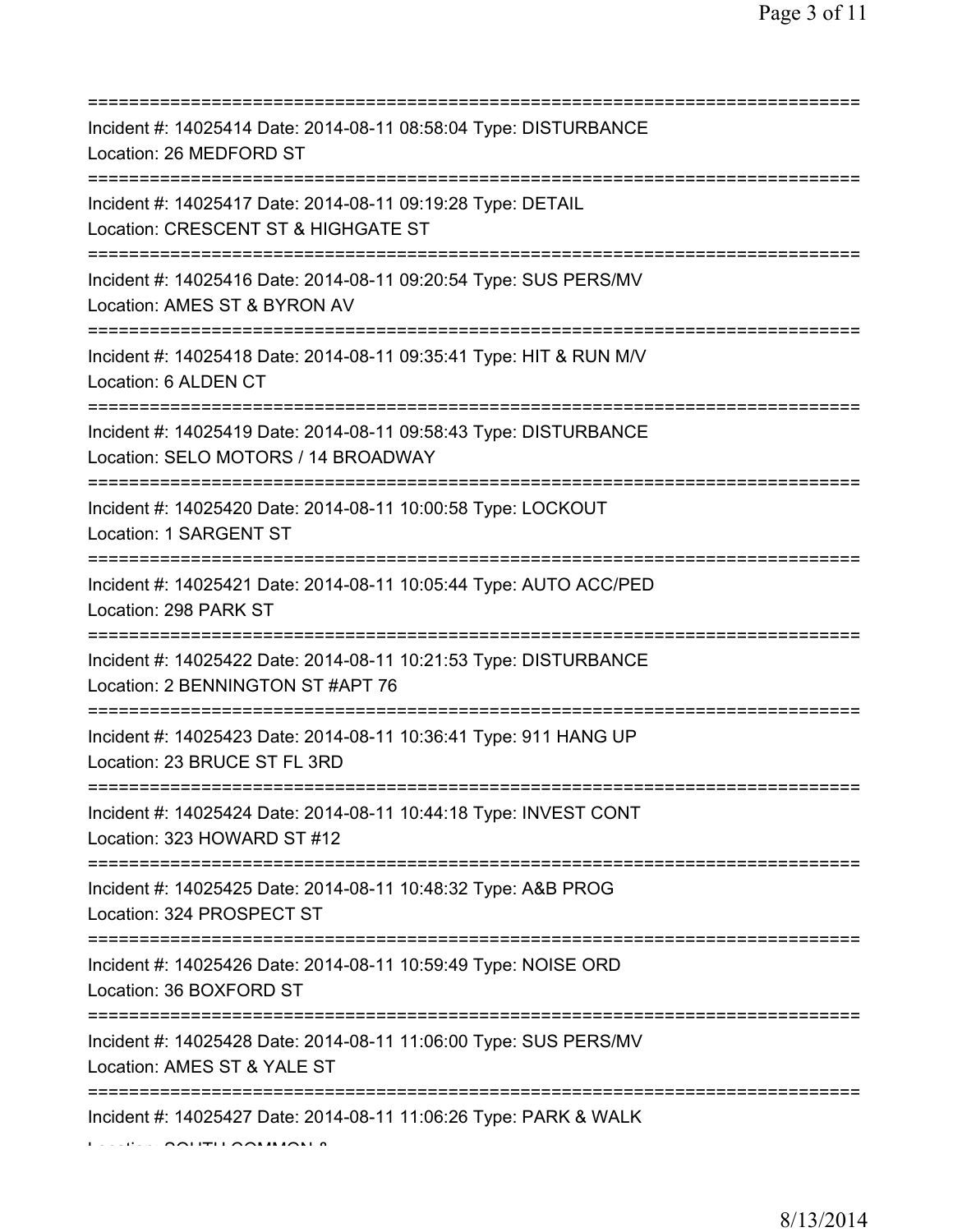| ========================                                                                                                      |
|-------------------------------------------------------------------------------------------------------------------------------|
| Incident #: 14025429 Date: 2014-08-11 11:09:47 Type: INVEST CONT<br>Location: 155 SARATOGA ST                                 |
| Incident #: 14025430 Date: 2014-08-11 11:14:14 Type: PARK & WALK<br>Location: NORTH COMMON                                    |
| Incident #: 14025432 Date: 2014-08-11 11:26:00 Type: KEEP PEACE<br>Location: KMC MOTORS / 425 CANAL ST                        |
| Incident #: 14025431 Date: 2014-08-11 11:26:07 Type: WOMAN DOWN<br>Location: ERVING AV & WALNUT ST<br>======================= |
| Incident #: 14025433 Date: 2014-08-11 11:31:51 Type: B&E FOLLOW UP<br>Location: 437 PROSPECT ST                               |
| Incident #: 14025434 Date: 2014-08-11 11:42:29 Type: THREATS<br>Location: 219 E HAVERHILL ST<br>============================  |
| Incident #: 14025435 Date: 2014-08-11 11:45:15 Type: STOL/MV/PAS<br>Location: APPLETON ST & ESSEX ST                          |
| Incident #: 14025436 Date: 2014-08-11 11:46:26 Type: TRESPASSING<br>Location: 611 COMMON ST                                   |
| Incident #: 14025437 Date: 2014-08-11 11:53:58 Type: INVEST CONT<br>Location: 91 OSGOOD ST                                    |
| Incident #: 14025438 Date: 2014-08-11 12:01:42 Type: PARK & WALK<br>Location: SOUTH COMMON                                    |
| Incident #: 14025439 Date: 2014-08-11 12:22:24 Type: INVEST CONT<br>Location: 3 SPRING ST                                     |
| Incident #: 14025440 Date: 2014-08-11 12:27:39 Type: ALARM/BURG<br>Location: 335 WATER ST                                     |
| Incident #: 14025441 Date: 2014-08-11 12:36:03 Type: MEDIC SUPPORT<br>Location: 274 E HAVERHILL ST #APT6                      |
| Incident #: 14025443 Date: 2014-08-11 12:39:57 Type: RECOV/STOL/MV                                                            |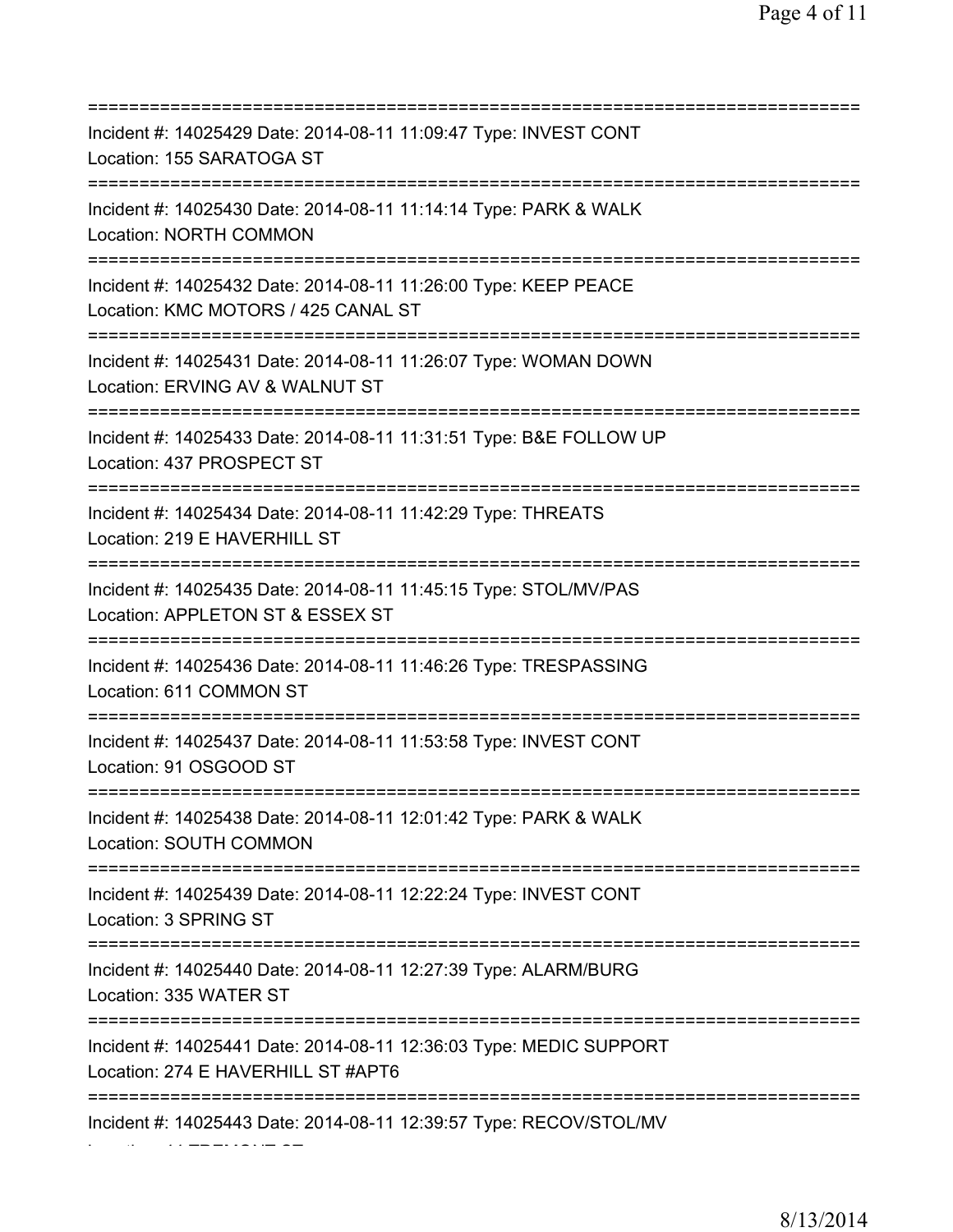| Incident #: 14025442 Date: 2014-08-11 12:40:40 Type: FRAUD<br>Location: 57 SARGEANT<br>==============================                 |
|---------------------------------------------------------------------------------------------------------------------------------------|
| Incident #: 14025444 Date: 2014-08-11 12:49:29 Type: FRAUD<br>Location: 79 SPRINGFIELD ST                                             |
| Incident #: 14025445 Date: 2014-08-11 12:59:23 Type: WARRANT SERVE<br>Location: 78 LYNN ST                                            |
| Incident #: 14025446 Date: 2014-08-11 13:00:33 Type: AUTO ACC/NO PI<br>Location: AMESBURY ST & CANAL ST                               |
| Incident #: 14025447 Date: 2014-08-11 13:10:57 Type: B&E/MV/PAST<br>Location: 101 AMESBURY ST<br>==================================== |
| Incident #: 14025448 Date: 2014-08-11 13:14:09 Type: SUS PERS/MV<br>Location: 246 PROSPECT ST                                         |
| Incident #: 14025449 Date: 2014-08-11 13:18:42 Type: HIT & RUN M/V<br>Location: 34 BOWDOIN ST                                         |
| Incident #: 14025450 Date: 2014-08-11 13:21:26 Type: BUILDING CHK<br>Location: 218 ESSEX ST                                           |
| Incident #: 14025451 Date: 2014-08-11 13:24:10 Type: B&E FOLLOW UP<br>Location: 66 BOWDOIN ST                                         |
| Incident #: 14025452 Date: 2014-08-11 13:26:47 Type: ALARM/BURG<br>Location: HEALTH HUMAN SERVICES EXECUTIVE / 280 MERRIMACK ST       |
| Incident #: 14025453 Date: 2014-08-11 13:27:48 Type: A&B PAST<br>Location: 657 ESSEX ST                                               |
| Incident #: 14025454 Date: 2014-08-11 13:29:36 Type: GENERAL SERV<br>Location: LAWRENCE ST & TRENTON ST                               |
| Incident #: 14025455 Date: 2014-08-11 13:31:51 Type: LARCENY/PAST<br>Location: FISICHELLI'S PASTRY SHOP / 55 UNION ST                 |
|                                                                                                                                       |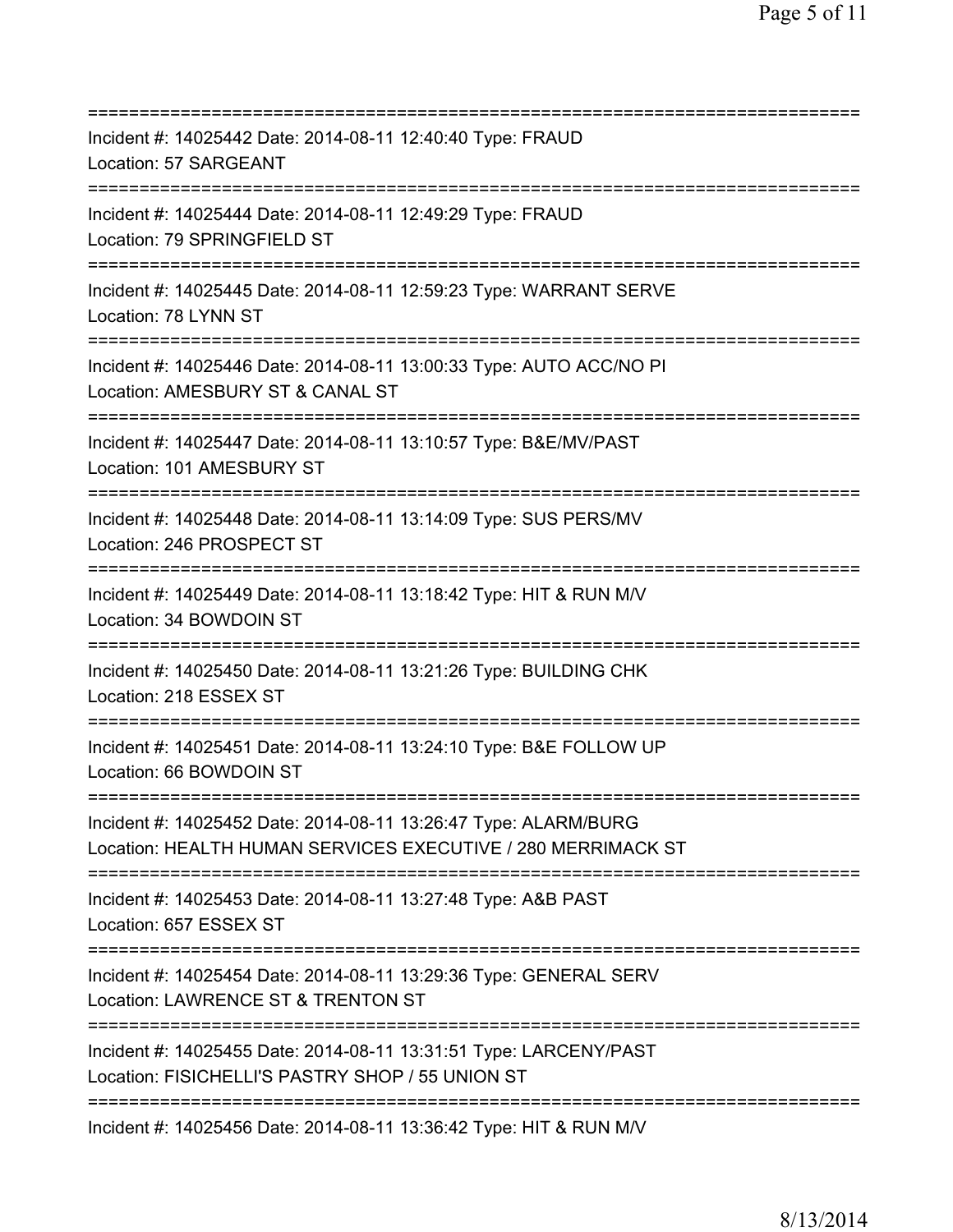=========================================================================== Incident #: 14025457 Date: 2014-08-11 13:43:27 Type: B&E FOLLOW UP Location: 141 EASTON ST =========================================================================== Incident #: 14025458 Date: 2014-08-11 13:46:16 Type: THREATS Location: 63 LEXINGTON ST =========================================================================== Incident #: 14025459 Date: 2014-08-11 14:05:22 Type: WIRE DOWN Location: 245 ANDOVER ST =========================================================================== Incident #: 14025460 Date: 2014-08-11 14:06:18 Type: B&E FOLLOW UP Location: 66 COOLIDGE ST =========================================================================== Incident #: 14025461 Date: 2014-08-11 14:06:40 Type: UNWANTEDGUEST Location: 196 WATER ST =========================================================================== Incident #: 14025462 Date: 2014-08-11 14:10:07 Type: CK WELL BEING Location: 490 HAMPSHIRE ST #502 =========================================================================== Incident #: 14025463 Date: 2014-08-11 14:14:43 Type: 209A/SERVE Location: 86 BAILEY ST =========================================================================== Incident #: 14025464 Date: 2014-08-11 14:18:28 Type: LIC PLATE STO Location: 24 S BROADWAY =========================================================================== Incident #: 14025465 Date: 2014-08-11 14:20:03 Type: MV/BLOCKING Location: 56 LEXINGTON ST =========================================================================== Incident #: 14025466 Date: 2014-08-11 14:23:07 Type: ALARM/BURG Location: DE CARMEN SALON / 473 ESSEX ST =========================================================================== Incident #: 14025467 Date: 2014-08-11 14:25:32 Type: 209A/SERVE Location: 100 BAILEY ST =========================================================================== Incident #: 14025468 Date: 2014-08-11 14:33:28 Type: DOMESTIC/PROG Location: 252 BAILEY ST =========================================================================== Incident #: 14025469 Date: 2014-08-11 14:48:07 Type: NOTIFICATION Location: 4 FLORENCE ST =========================================================================== Incident #: 14025470 Date: 2014-08-11 14:51:17 Type: DISTURBANCE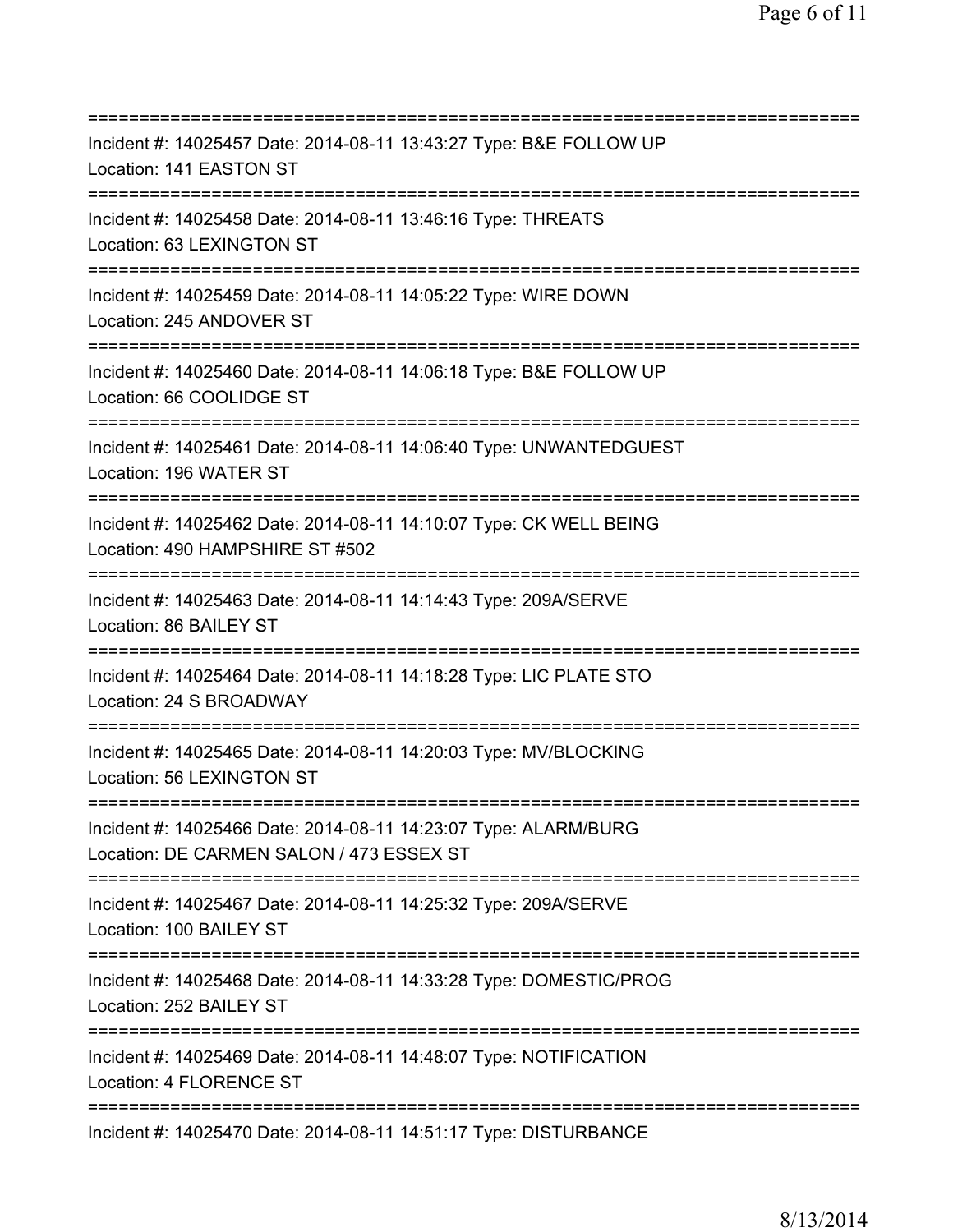| Location: 87 NESMITH ST FL 2NDFL                                                                                                     |
|--------------------------------------------------------------------------------------------------------------------------------------|
| Incident #: 14025471 Date: 2014-08-11 14:57:58 Type: MEDIC SUPPORT<br>Location: 439 S UNION ST<br>=================================  |
| Incident #: 14025472 Date: 2014-08-11 15:02:33 Type: TOW OF M/V<br>Location: PARK ST & TRENTON ST                                    |
| Incident #: 14025473 Date: 2014-08-11 15:12:48 Type: LARCENY/PAST<br>Location: 248 BROADWAY                                          |
| Incident #: 14025474 Date: 2014-08-11 15:15:46 Type: ALARM/BURG<br>Location: SANTIAGO RESD / 40 CEDAR ST                             |
| Incident #: 14025475 Date: 2014-08-11 15:18:56 Type: FRAUD<br>Location: 60 HAMPSHIRE ST #2                                           |
| Incident #: 14025476 Date: 2014-08-11 15:26:56 Type: THREATS<br>Location: 12 LORENZO RD                                              |
| Incident #: 14025477 Date: 2014-08-11 15:30:15 Type: GENERAL SERV<br>Location: PACKAGING / 71 GLENN ST<br>========================== |
| Incident #: 14025478 Date: 2014-08-11 15:43:29 Type: SUS PERS/MV<br>Location: 86 HOLLY ST                                            |
| Incident #: 14025479 Date: 2014-08-11 15:47:24 Type: DISTURBANCE<br>Location: 264 COLONIAL RD                                        |
| :========================<br>Incident #: 14025480 Date: 2014-08-11 15:59:25 Type: B&E FOLLOW UP<br>Location: 66 BOWDOIN ST           |
| Incident #: 14025481 Date: 2014-08-11 16:10:52 Type: 209A/SERVE<br>Location: 352 HAVERHILL ST                                        |
| Incident #: 14025482 Date: 2014-08-11 16:12:09 Type: 209A/SERVE<br>Location: 444 HAMPSHIRE ST                                        |
| Incident #: 14025483 Date: 2014-08-11 16:21:58 Type: DOMESTIC/PROG<br>Location: 383 HAVERHILL ST #40                                 |
|                                                                                                                                      |

Incident #: 14025484 Date: 2014 08 11 16:42:52 Type: SUS PERS/MV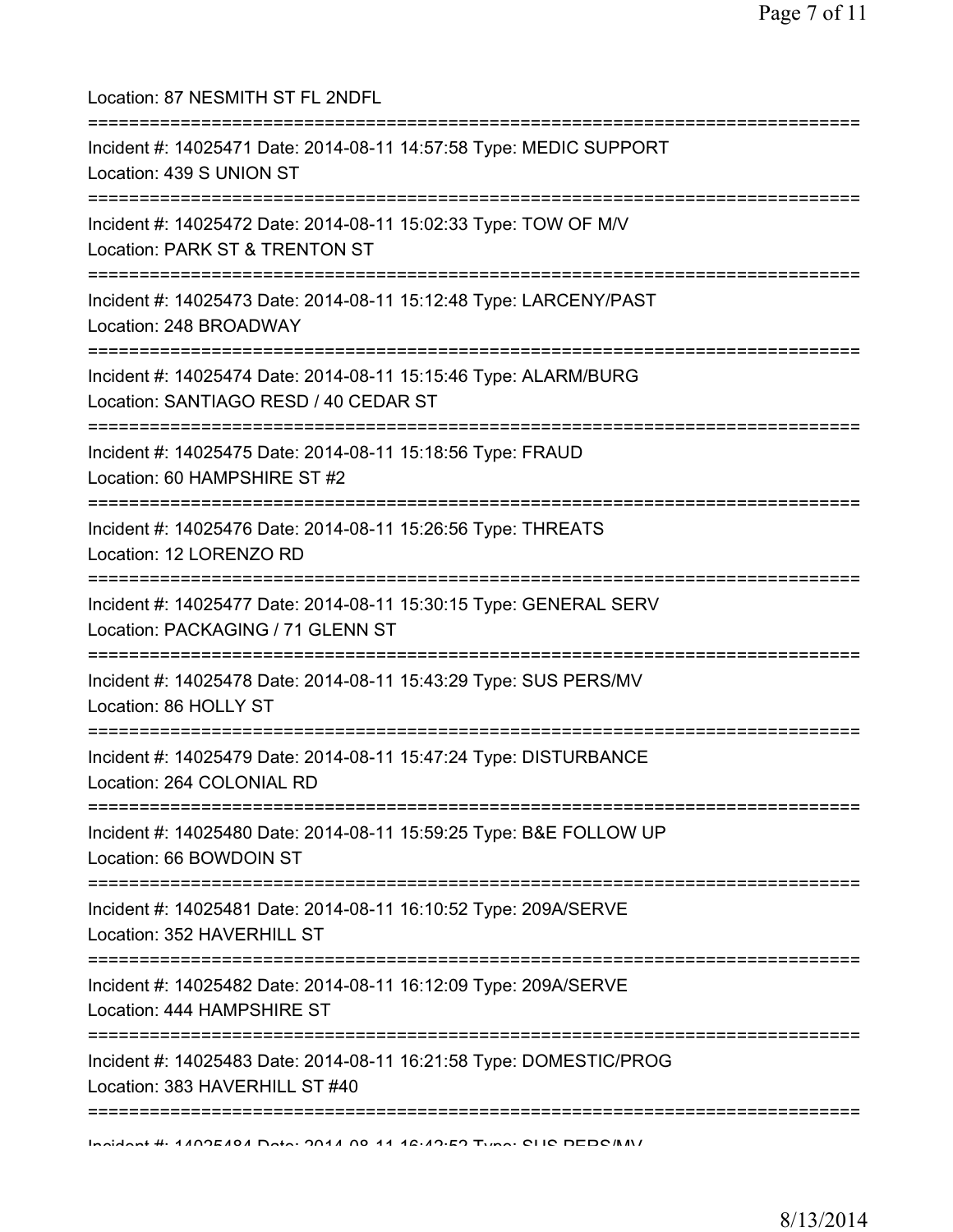Location: 205 BROADWAY

| Incident #: 14025485 Date: 2014-08-11 16:50:48 Type: B&E/PAST<br>Location: 42 ANDOVER ST FL 1STFL                  |
|--------------------------------------------------------------------------------------------------------------------|
| ======================<br>Incident #: 14025486 Date: 2014-08-11 16:56:11 Type: ALARM/HOLD<br>Location: 28 RIDGE RD |
| Incident #: 14025487 Date: 2014-08-11 17:00:37 Type: MAL DAMG PROG<br>Location: 4 STATE ST                         |
| Incident #: 14025488 Date: 2014-08-11 17:21:48 Type: SUS PERS/MV<br>Location: 80 SUNRAY ST                         |
| Incident #: 14025489 Date: 2014-08-11 17:24:11 Type: LARCENY/PAST<br>Location: 78 BUTLER ST                        |
| Incident #: 14025490 Date: 2014-08-11 17:32:34 Type: LARCENY/PAST<br><b>Location: MT. VERNON PARK</b>              |
| Incident #: 14025491 Date: 2014-08-11 17:50:19 Type: DISTURBANCE<br>Location: 63 LEXINGTON ST                      |
| Incident #: 14025492 Date: 2014-08-11 17:53:53 Type: TOW OF M/V<br>Location: 266 BROADWAY                          |
| Incident #: 14025493 Date: 2014-08-11 17:56:07 Type: MEDIC SUPPORT<br>Location: 28 SPRINGFIELD ST FL 1ST           |
| Incident #: 14025494 Date: 2014-08-11 18:01:59 Type: ALARM/HOLD<br>Location: MELODY MULTI SERVICES / 279 BROADWAY  |
| Incident #: 14025495 Date: 2014-08-11 18:04:00 Type: INVEST CONT<br>Location: 3 SPRING ST FL 3                     |
| Incident #: 14025496 Date: 2014-08-11 18:13:17 Type: ASSSIT OTHER PD<br>Location: 4 HILLSIDE AV                    |
| Incident #: 14025497 Date: 2014-08-11 18:21:51 Type: ALARM/BURG<br>Location: FROST SCHOOL / 33 HAMLET ST           |
|                                                                                                                    |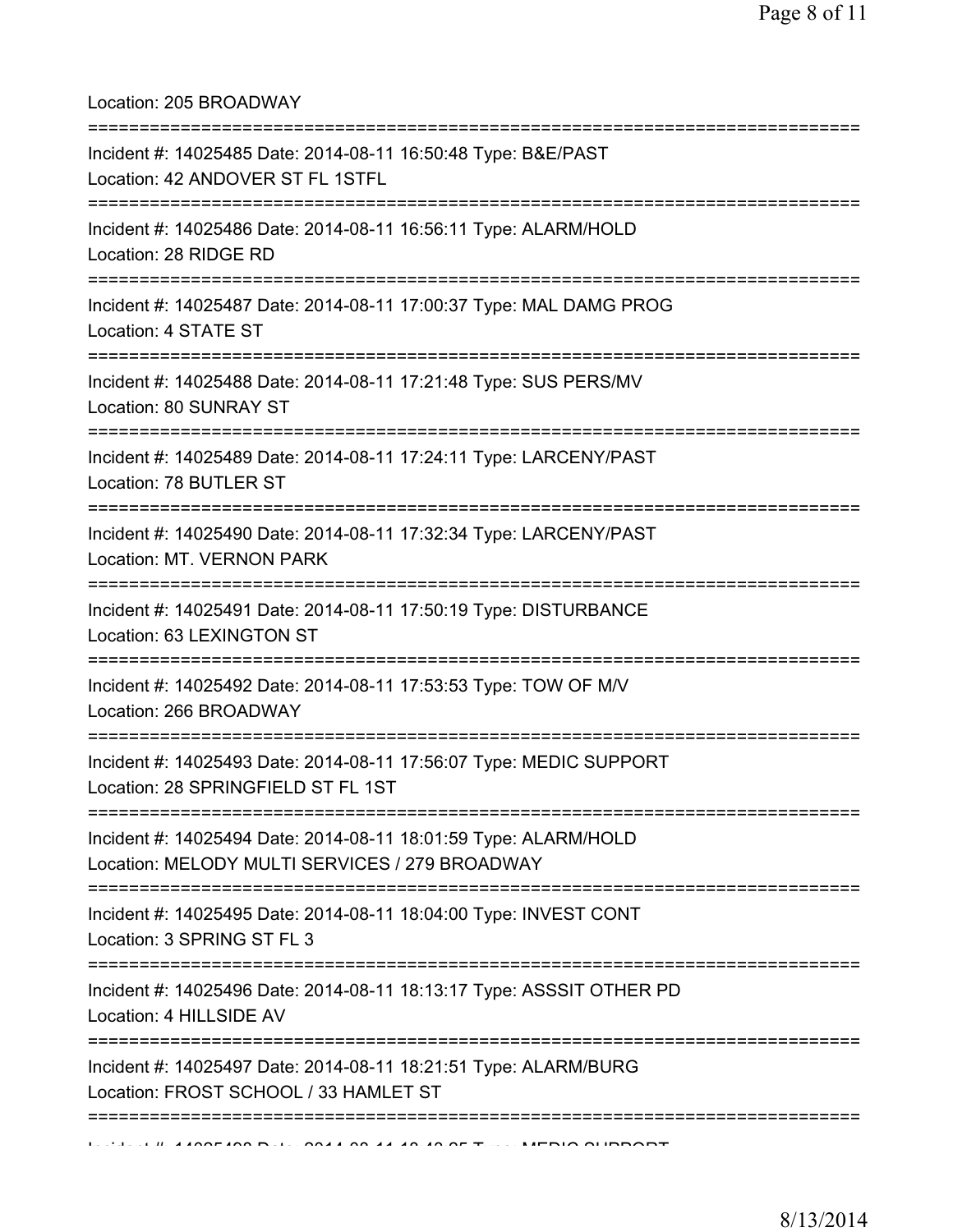Location: 30 CHESTNUT ST #30

| Incident #: 14025499 Date: 2014-08-11 18:46:45 Type: ALARM/HOLD<br>Location: MELODY MULTI SERVICES / 279 BROADWAY                            |
|----------------------------------------------------------------------------------------------------------------------------------------------|
| Incident #: 14025500 Date: 2014-08-11 18:46:46 Type: DOMESTIC/PROG<br>Location: 151 WEST ST FL 3RD<br>====================================== |
| Incident #: 14025501 Date: 2014-08-11 18:47:14 Type: NEIGHBOR PROB<br>Location: 104 FARNHAM ST                                               |
| Incident #: 14025502 Date: 2014-08-11 18:59:40 Type: NEIGHBOR PROB<br>Location: 383 HAVERHILL ST #37                                         |
| Incident #: 14025504 Date: 2014-08-11 19:03:18 Type: LOST PROPERTY<br>Location: 285 ESSEX ST                                                 |
| Incident #: 14025503 Date: 2014-08-11 19:05:07 Type: TOW/REPOSSED<br>Location: 11 HOLTON ST                                                  |
| Incident #: 14025505 Date: 2014-08-11 19:06:35 Type: DRUG VIO<br>Location: ALLSTON ST & HOWARD ST                                            |
| Incident #: 14025506 Date: 2014-08-11 19:07:05 Type: HIT & RUN M/V<br>Location: 320 JACKSON ST                                               |
| Incident #: 14025507 Date: 2014-08-11 19:09:18 Type: NOISE ORD<br>Location: 77 MILTON ST                                                     |
| Incident #: 14025508 Date: 2014-08-11 19:12:40 Type: MAL DAMAGE<br>Location: 8 SOUTH ST                                                      |
| Incident #: 14025509 Date: 2014-08-11 19:16:35 Type: CK WELL BEING<br>Location: 19 WINTER ST<br>__________________________________           |
| Incident #: 14025510 Date: 2014-08-11 19:20:01 Type: B&E/MV/PAST<br>Location: 8 SOUTH ST                                                     |
| Incident #: 14025511 Date: 2014-08-11 19:28:11 Type: TOW OF M/V<br>Location: AMES ST & YALE ST                                               |
|                                                                                                                                              |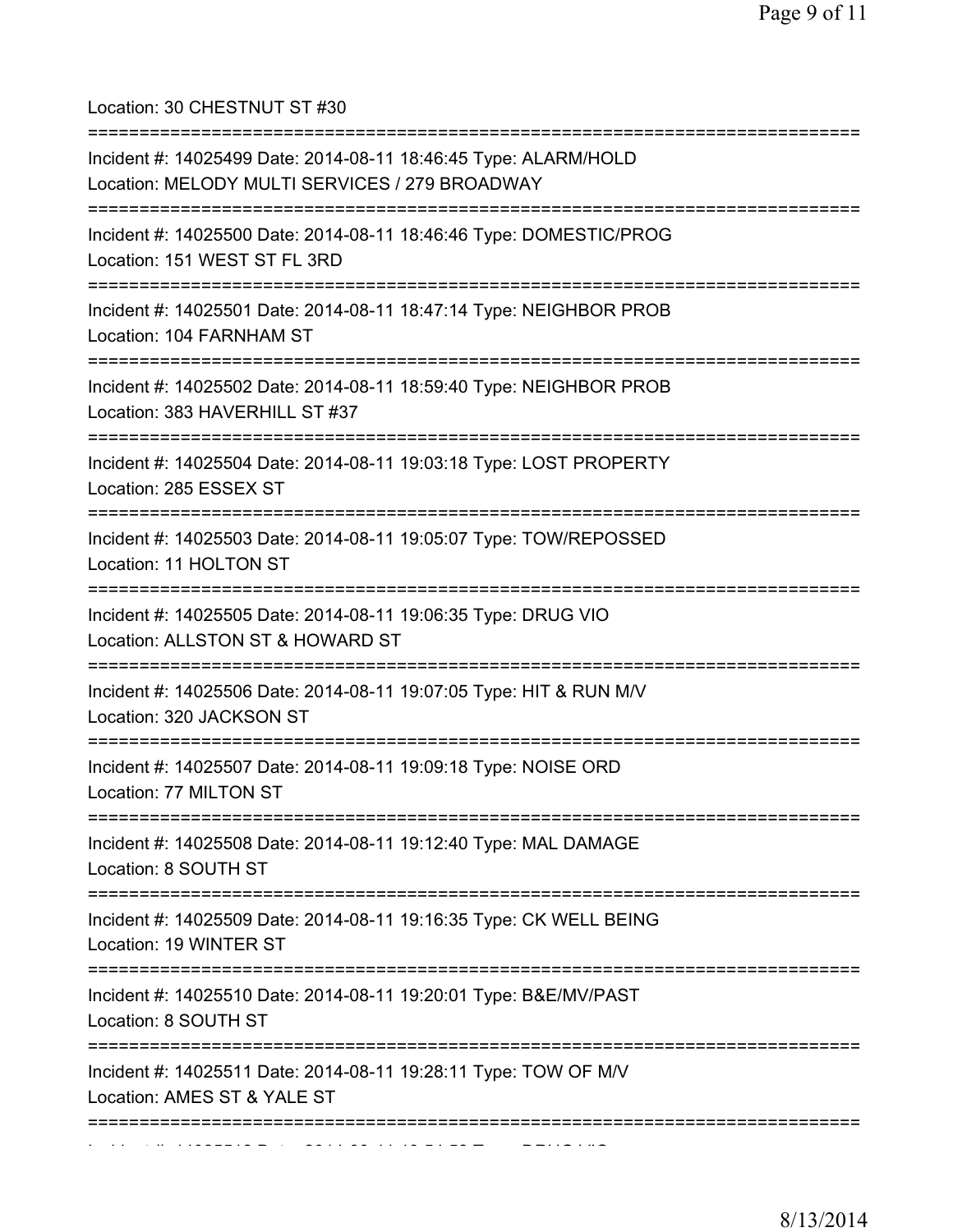Location: MANCHESTER ST & WEST ST =========================================================================== Incident #: 14025513 Date: 2014-08-11 19:59:49 Type: INVEST CONT Location: 437 PROSPECT ST =========================================================================== Incident #: 14025514 Date: 2014-08-11 20:03:21 Type: SUS PERS/MV Location: COLONIAL LOUNGE / 287 BROADWAY =========================================================================== Incident #: 14025515 Date: 2014-08-11 20:07:24 Type: DOMESTIC/PROG Location: 263 PARK ST FL 3 =========================================================================== Incident #: 14025516 Date: 2014-08-11 20:25:03 Type: AUTO ACC/PI Location: PARKER ST & SALEM ST =========================================================================== Incident #: 14025517 Date: 2014-08-11 20:30:09 Type: ALARM/BURG Location: 3 SUMNER AV =========================================================================== Incident #: 14025518 Date: 2014-08-11 20:44:02 Type: MV/BLOCKING Location: 200 BRUCE ST =========================================================================== Incident #: 14025519 Date: 2014-08-11 21:07:40 Type: DOMESTIC/PROG Location: 510 LOWELL ST #1 =========================================================================== Incident #: 14025520 Date: 2014-08-11 21:57:55 Type: 209A/SERVE Location: 510 LOWELL ST =========================================================================== Incident #: 14025521 Date: 2014-08-11 22:02:46 Type: A&B D/W PAST Location: 143 S UNION ST =========================================================================== Incident #: 14025524 Date: 2014-08-11 22:07:34 Type: FRAUD Location: 3 KINGSTON ST #2 =========================================================================== Incident #: 14025522 Date: 2014-08-11 22:09:00 Type: WARRANT SERVE Location: 13 WOODLAND ST =========================================================================== Incident #: 14025523 Date: 2014-08-11 22:09:01 Type: MAL DAMAGE Location: 18 WILMOT ST =========================================================================== Incident #: 14025525 Date: 2014-08-11 22:15:22 Type: LARCENY/PAST Location: 29 BUTLER ST ===========================================================================